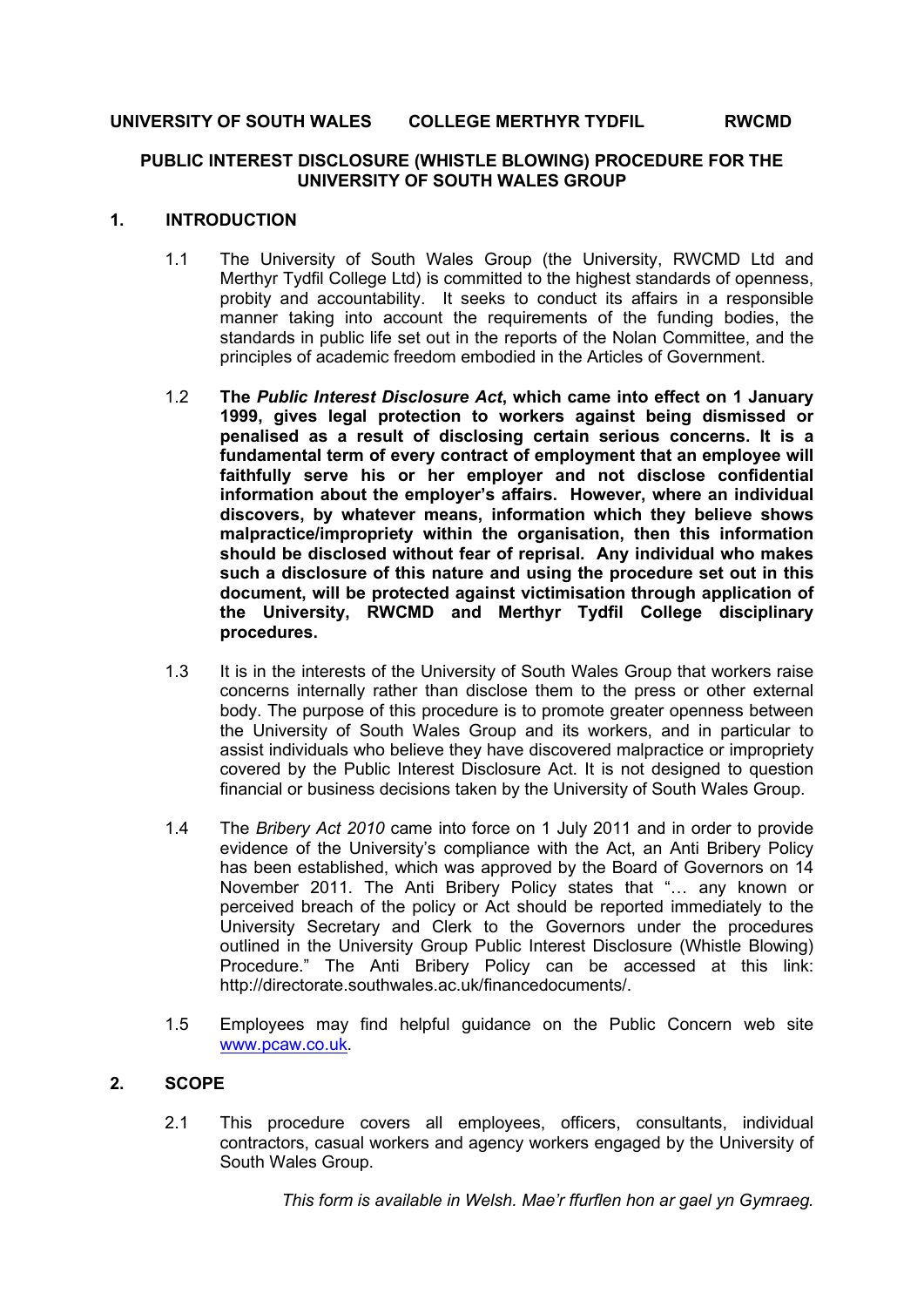- 2.2 The scope of this procedure covers the investigation of the serious concerns covered by the Public Interest Disclosure Act, namely:
	- criminal activity
	- failure to comply with a legal obligation
	- miscarriage of justice
	- danger to health and safety
	- damage to the environment
	- attempts to conceal any of the above

The University of South Wales Group also reserves the right to use the procedure investigate other concerns that may be raised to it, although it is not obliged to do so. Such concerns might include:

- financial malpractice or impropriety or fraud
- academic malpractice
- attempts to conceal any of the above.
- 2.3 This policy should not be used for complaints relating to your own personal circumstances, such as the way you have been treated at work. In those cases you should use the appropriate HR policy.
- 2.4 Any evidence that becomes available as a result of investigations under this Procedure may be referred for action as detailed below:
	- i) disclosures involving an allegation of misconduct by a member of staff (*Staff Disciplinary Procedures or relevant College procedures*);
	- ii) disclosures involving an allegation of harassment by a student or member of staff (*Dignity at Work Policy or relevant College Policy);*
	- iii) disclosures involving an allegation of misconduct by a student (*Regulations Governing Student Conduct or relevant College regulations*).

## **3. PRINCIPLES**

#### 3.1 *Protection*

This procedure is designed to offer protection to workers of the University of South Wales Group who disclose information in accordance with this procedure:

- 3.1.1 which in their reasonable belief is true; and
- 3.1.2 which is made in the public interest.

## 3.2 *Confidentiality*

The University of South Wales Group will treat all such disclosures in a confidential and sensitive manner. The identity of the individual making the allegation may be kept confidential so long as it does not hinder or frustrate any investigation. However, the investigation process may reveal the source

*This form is available in Welsh. Mae'r ffurflen hon ar gael yn Gymraeg.*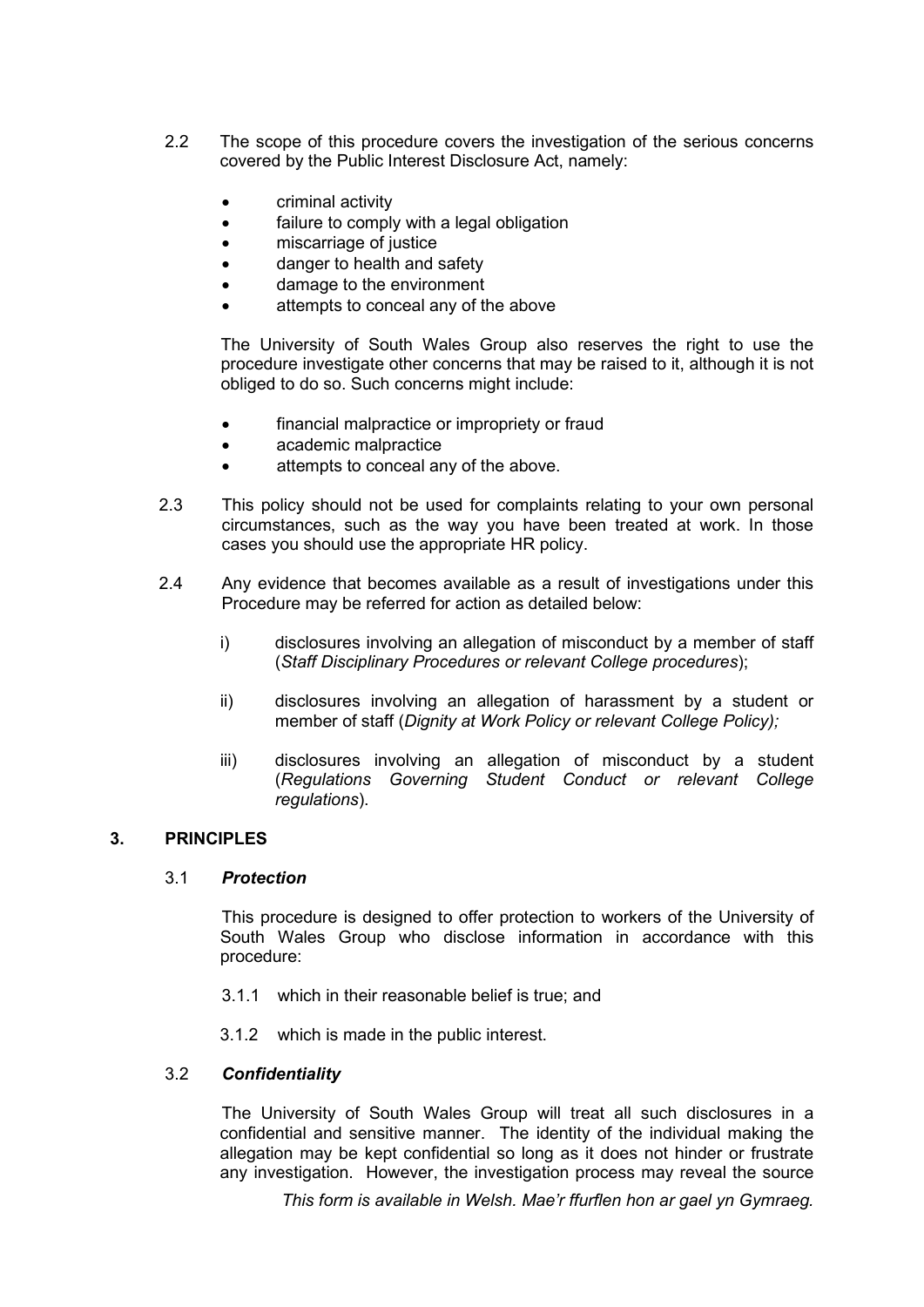of the information and the individual making the disclosure may need to provide a statement as part of the evidence required.

# 3.3 *Anonymous Allegations*

Individuals are encouraged to put their name to any disclosures they make. Concerns expressed anonymously will only be considered if the University of South Wales Group decides to do so because of:

- the seriousness of the issues raised;
- the credibility of the concern; and
- the likelihood of confirming the allegation from attributable sources

All anonymous allegations will be passed to the University Secretary<sup>[1](#page-4-0)</sup> for consideration, in consultation with others as appropriate.

## 3.4 *Untrue Allegations*

If an individual makes an allegation in good faith, which is not confirmed by subsequent investigation, no action will be taken against that individual. If, however, an individual makes malicious, slanderous or vexatious allegations, disciplinary action may be taken against the individual concerned.

## 3.5 *Trade Unions*

This procedure is not intended to preclude matters of concern being raised by the recognised Trade Unions through the agreed joint consultation procedures.

## **4. PROCEDURE**

## 4.1 *Initiating the Procedure*

- 4.1.1 In order to make a protected disclosure a worker should submit their disclosure in writing to the University Secretary $^{\rm 1}.$
- 4.[1](#page-2-0).2 Where the disclosure relates to the University Secretary<sup>1</sup> or an Executive member<sup>[2](#page-4-1)</sup>, it should be raised directly with the Vice-Chancellor<sup>[3](#page-4-2)</sup>. If the disclosure relates to the Vice-Chancellor<sup>3</sup> or to a governor<sup>[4](#page-4-3)</sup>, it should be raised directly with the Chairman of the Board of Governors<sup>[5](#page-4-4)</sup>. If the disclosure involves the Chairman<sup>5</sup> personally, it should be referred to the Chairman of the Audit Committee.
- <span id="page-2-0"></span>4.1.3 The University Secretary<sup>1</sup> (or Vice-Chancellor<sup>3</sup> or Chairman of Governors<sup>5</sup> or Chairman of Audit) will consider the information made available and, in consultation with others as appropriate, decide if there is a *prima facie* case to answer. In so doing he/she will decide whether an investigation should be conducted and if so what form it should take. This will depend on the nature of the matter raised and may involve:
	- an internal investigation

*This form is available in Welsh. Mae'r ffurflen hon ar gael yn Gymraeg.*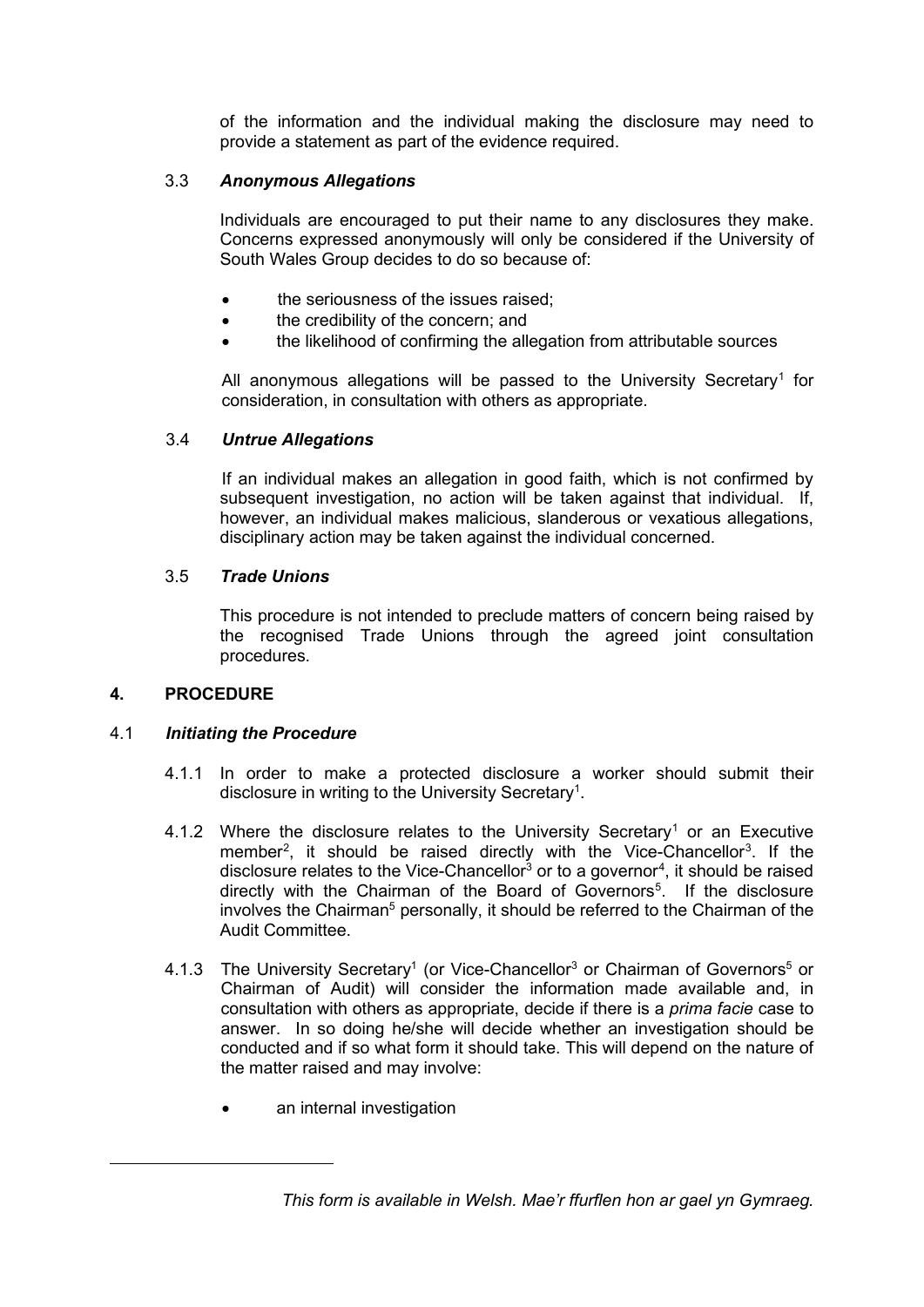- the appointment of an external independent party to conduct an investigation
- referral to the Police or another external body
- 4.1.4 The University Secretary<sup>1</sup>, (or Vice-Chancellor<sup>3</sup> or Chairman of Governors<sup>5</sup> or Chairman of Audit) shall be entitled to ask the worker to provide documentary evidence to support the substance of the disclosure. This should normally be provided within 20 working days and should be indexed and paginated.
- 4.1.5 The University Secretary<sup>1</sup>, (or Vice-Chancellor<sup>3</sup> or Chairman of Governors<sup>5</sup> or Chairman of Audit) will, normally within 20 working days of receipt of the original disclosure (or the documentary evidence if provided later), inform the worker in writing what action, if any, is to be taken giving reasons for this decision.

## 4.2 *No Action*

- 4.2.1 If the decision of the University Secretary<sup>1</sup>, (or Vice-Chancellor<sup>3</sup> or Chairman of Governors<sup>5</sup> or Chairman of Audit) is that no action is to be taken, then the worker may remake the disclosure to the Vice-Chancellor<sup>3</sup> (or Chairman of Governors5 or Chairman of Audit Committee) within 20 working days of receiving the letter referred to in paragraph 4.1.5 above.
- 4.2.2 The Vice-Chancellor<sup>3</sup> (or Chairman of Governors<sup>5</sup> or Chairman of Audit) shall review the decision and may wish to ask the worker for additional information and or documentation to assist with the review. The Vice-Chancellor<sup>3</sup> (or Chairman of Governors<sup>5</sup> or Chairman of Audit) will, inform the worker in writing, normally within 20 working days, of the outcome of the review.
- 4.2.3 If the earlier decision to take no action is upheld that will be the end of the matter.

#### 4.3 *Investigation*

- 4.3.1 Where the decision is to undertake an investigation, the University Secretary<sup>1</sup>, (or Vice-Chancellor<sup>3</sup> or Chairman of Governors<sup>5</sup> or Chairman of Audit) will be responsible for appointing the investigator and for setting the terms of reference of the investigation, although these are subject to discussion and agreement with the investigator.
- 4.3.2 When considering the appointment of the investigator the University Secretary<sup>1</sup>, (or Vice-Chancellor<sup>3</sup> or Chairman of Governors<sup>5</sup> or Chairman of Audit) should consider:
	- The nature of the matter raised
	- Any particular expertise needed
	- The level of seniority of the investigator
	- The ability of the investigator to approach the matter without actual or potential bias
- 4.3.3 The investigation will be conducted as sensitively and speedily as possible. The investigator will collate (and index and paginate) relevant documentation and conduct relevant interviews with possible witnesses as appropriate. This will include the worker that made the original disclosure.

*This form is available in Welsh. Mae'r ffurflen hon ar gael yn Gymraeg.*